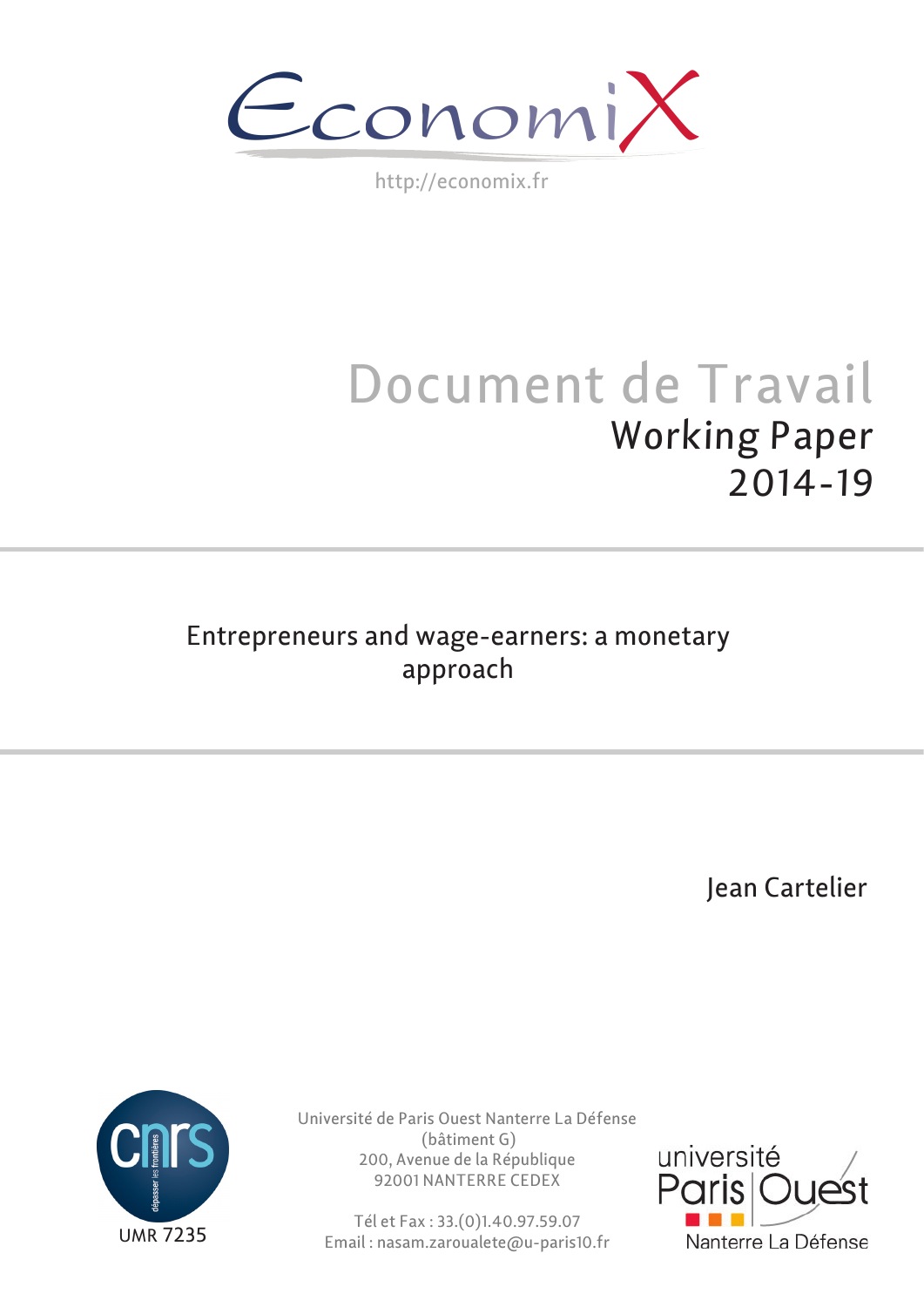# Entrepreneurs and wage-earners: a monetary approach

Jean Cartelier University of Paris-Ouest EconomiX

#### Abstract

The purpose of the paper is to offer a logical genesis of the differenciation of agents in two classes: capitalist entrepreneurs and wage-earners. The model presented here does not follow the Classical (or Marxian) tradition (where the two opposed classes are the straight consequence of the concentration of the means of production in the hands of a limited fraction of people). It does not follow mainstream economists either (no difference according to general competitive equilibrium or a difference taken as given in labour economics in general).

Models belonging to those traditions fail to reproduce a major stylised fact: wage-earners cannot be distinguished from entrepreneurs when they are in the market for ccommodities but they radically differ in the 'market for labour' or in production (wage-earners do not produce for their own account but for that of entrepreneurs who get profits, not wages).

Modern tentatives to deal with the differenciation of agents (Matsuyama for instance) explain it by a progressive differenciation of the level of wealth up to a threshold which makes some agents able to accumulate and others not.

We propose a different view based on the process of issuance of money. If a fraction of agents have not a direct access to that process they cannot act in the market for their own account. The alternatives they have are limited to autarky or to work for the account of those who have additional alternatives due to their direct access to money (to be independent producers or entrepreneurs hiring wage-earners).

The model makes explicit the necessary and sufficient conditions for the existence of an E-equilibrium in which co-exist heterogeneous agents (entrepreneurs and wage-earners) starting from a population homogeneous except for bank rationing. These reasonable conditions are: an efficient monetary system, a sufficient gap between productivity of production in mass compared to other types and a possibility to induce wage-earners to work significantly more than they would as free producers.

A non-Marxian notion of exploitation is suggested to conclude.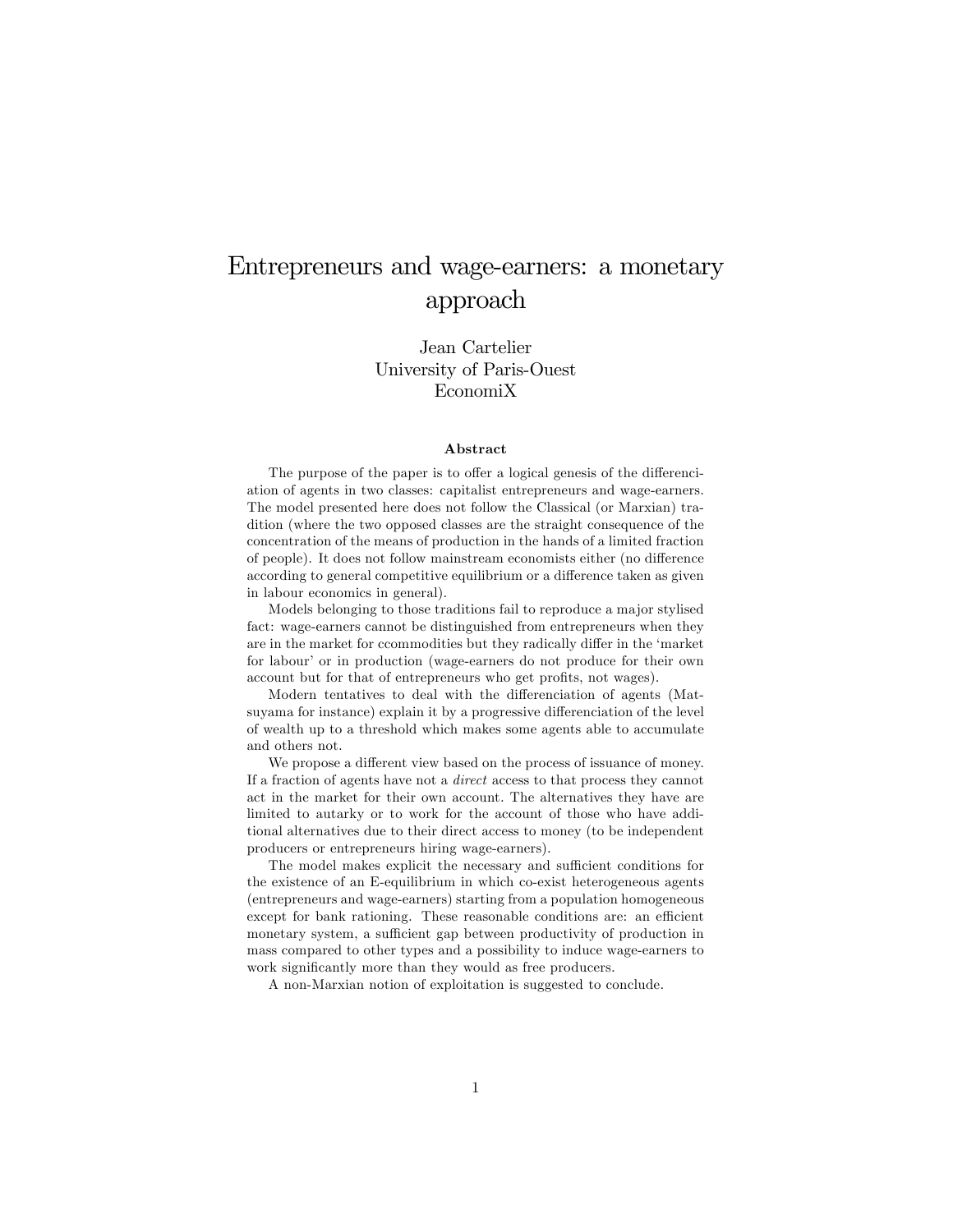# 1 Introduction

The trend of growth since the 18th century in Europe and after in the rest of the world is not mainly due to independent producers (not to slaves either) but to waged workers hired by capitalist entrepreneurs<sup>1</sup>. Adam Smith was so conscious of that fact that he conceived the process of growth as one of extension of the proportion of waged labour in the total labour expended (he called productive labour the labour exchanged against capital and non productive the labour exchanged against income). Does waged labour imply a qualitative difference between economic agents? Do entrepreneurs and wage-earners belong to different classes? Economic theory provides various answers to these questions. Schematically, stories told by economists about the difference between capitalist entrepreneurs and wage-earners<sup>2</sup> follow one of these two traditions: English Classical tradition or Neoclassical approach.

Economists following the English Classicial tradition generally do not consider wage-earners proper but the commodities they consume. Real wages are ingredients of the production on the same footing as raw products and machines. The latter are determined by the technique, the former by physiology, custom or class struggle. Market has no role here; it comes after. Capitalist entrepreneurs are the only ones able to take economic decisions (to consume or to accumulate, to hire or not hire wage-earners). Wage-earners do not exist as economic agents, no more than horses or machines. Entrepreneurs and wage-earners belong to absolutely different classes. Why? Because the former own or have the control over the means of production whereas the latter have not. Equilibrium in Classical models is of von Neuman-Sraffa type.

Classical view has the merit to stress the dependence of wage-earners and their radical difference with entrepreneurs. However, it is not relevant for our ëopenísocieties where castes do not exist. Ownership of the means of production should not be presupposed. Ownership in our market economies is the outcome of economic activity; it has to be validated by the market. The fact that only a fraction of people own the means of production has to be explained and should not be considered as given. Moreover, wage-earners are free to choose their consumption goods in the limit of their incomes. For these reasons, Classical tradition is not well-suited for thinking the heterogeneity between entrepreneurs and wage-earners in our modern societies.

Most of modern academic economists adopt an opposite view. Wage-earners and entrepreneurs are described as bargaining wages and employment on a market for labour. Even if they acknowledge some asymmetries, academic econo-

<sup>&</sup>lt;sup>1</sup>I am grateful to Carlo Benetti, Vincent Bignon, Antoine Rebeyrol, Mariana Rojas Breu and participants to the seminars *Philosophie et théorie économique* and *Echanges* for their remarks and critiques. I have a special debt to Régis Breton who has made me understand the lacunae of a first version of this paper. I remain responsible for its main thesis and for the remaining errors.

 $2$ Here the term *entrepreneurs* indifferently denotes managers and capital owners. It is true that the separation between property and management entails many important consequences in the real life. But, at the high level of abstraction of the present paper it would not be worth considering them with great details.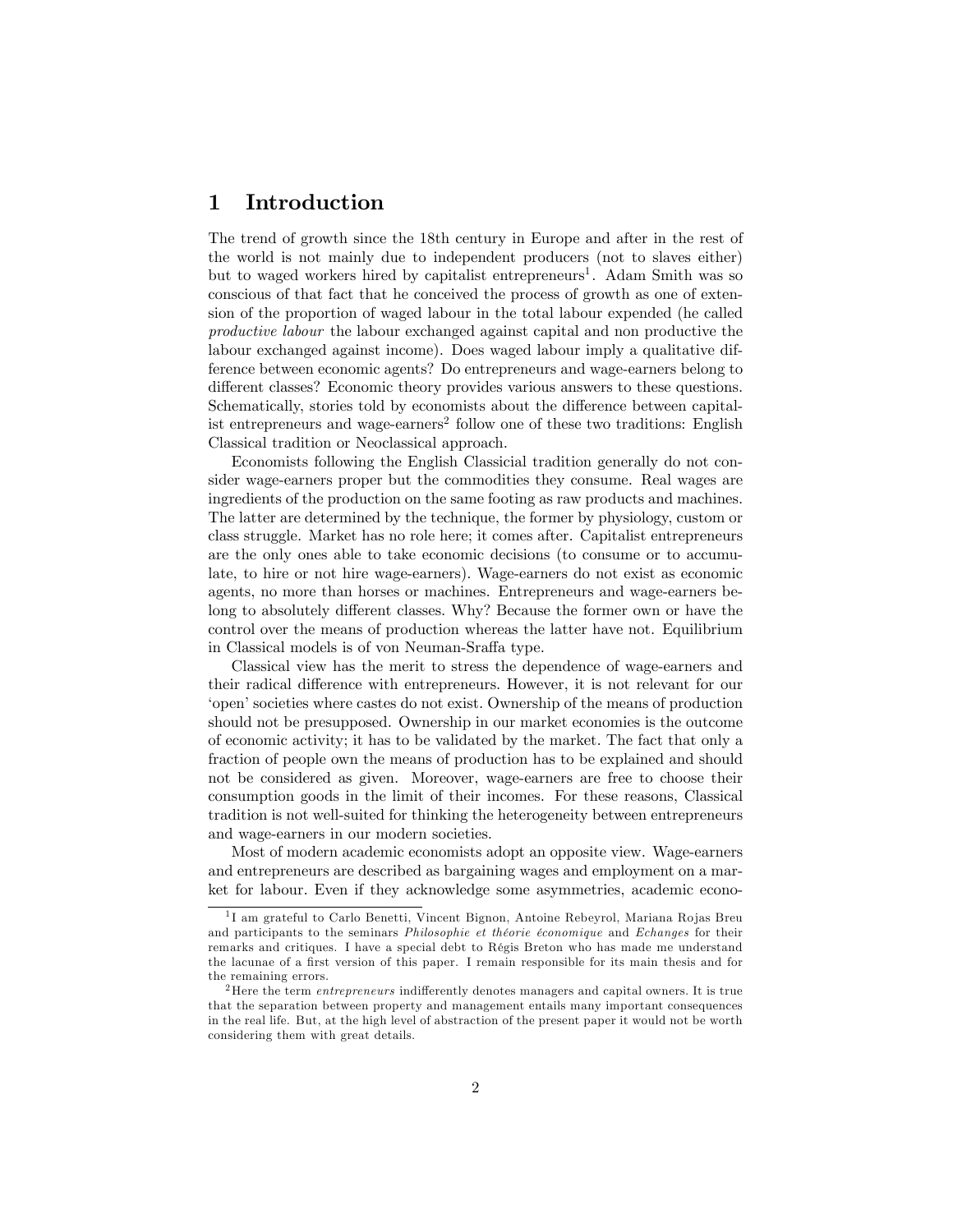mists do not think that the asymmetries put into question the basic fact that wage-earners and entrepreneurs have market relations with each other. They are on the same footing and their relations are ruled by equivalence. These asymmetries are not viewed as generating an heterogeneity of the condition of these agents. In general equilibrium theory, capital and labour as ëfactors of production'differ in the same way as 'corn' and 'silver' differ as commodities. Agents endowed with capital are not in a different position as agents endowed with labour (entrepreneurs exist there only as a coordination principle). In more specialized theories asymmetries are introduced but they do not generate a qualitative difference between entrepreneurs and wage-earners. Neoclassical approach is relevant in that it clearly shows that wage-earners are not cattle or machines and are free to spend wages as they please but does not account for the hierarchy in production: wage-earners do not decide anything in the sphere of production<sup>3</sup> . Therefore, Neoclassical tradition is not in accordance with a basic feature of our economies.

To sum up, the two traditions do not offer a relevant view about the wage relationship at its present stage. They do not account for the following major stylised fact: entrepreneurs and wage-earners are in the same qualitative position in the markets for commodities (both maximize utility under a budgetary constraint) but they are in a qualitative opposed position in the 'market for labour' and in production (wage-earners do not decide what, how neither how much to produce). The co-existence of two features of the wage relationship, one of equivalence in the market for commodities the other of subordination in production, is responsible for the symmetric failure of both traditions to give an appropriate view of it. A further question, given that stylized fact, is whether wage-earners and entrepreneurs should be treated as homogeneous agents (differing only quantitatively in their market allocations) or as heterogeneous agents (differing qualitatively in their capacity to intervene in the market). An answer to that question may be found not by presupposing either homogeneity or heterogeneity but by making explicit the process through which an a priori homogeneous population became split into two groups or classes: entrepreneurs and wage-earners. The nature of that process will give the key to the question above.

Matsuyama is one of the few authors to have dealt with that proces of differenciation and to have proposed a solution (see [4]). His paper is an outstanding one. At the heart of it is the evolution of the distribution of wealth. Two conditions must be fulfilled in order to become an entrepreneur: (i) entrepreneur position must yield an income greater than that of wage-earner (rentability condition) (ii) wealth must be such that a certain investment threshold may be reached thanks to some borrowing (indebtedness constraint). At a given instant, an agent's wealth depends on his/her wealth at the preceding instant

<sup>&</sup>lt;sup>3</sup>For instance, Herbert Simon accounts for entrepreneur's authority over wage-earners by a distinction between a sale and an employment contract. But he does not explain why one of the agents  $B$  became 'boss' and the other  $W$  the 'worker' (see [6]). He does not say whether the difference between  $B$  and  $W$  makes them belong or not to a same category of agents either.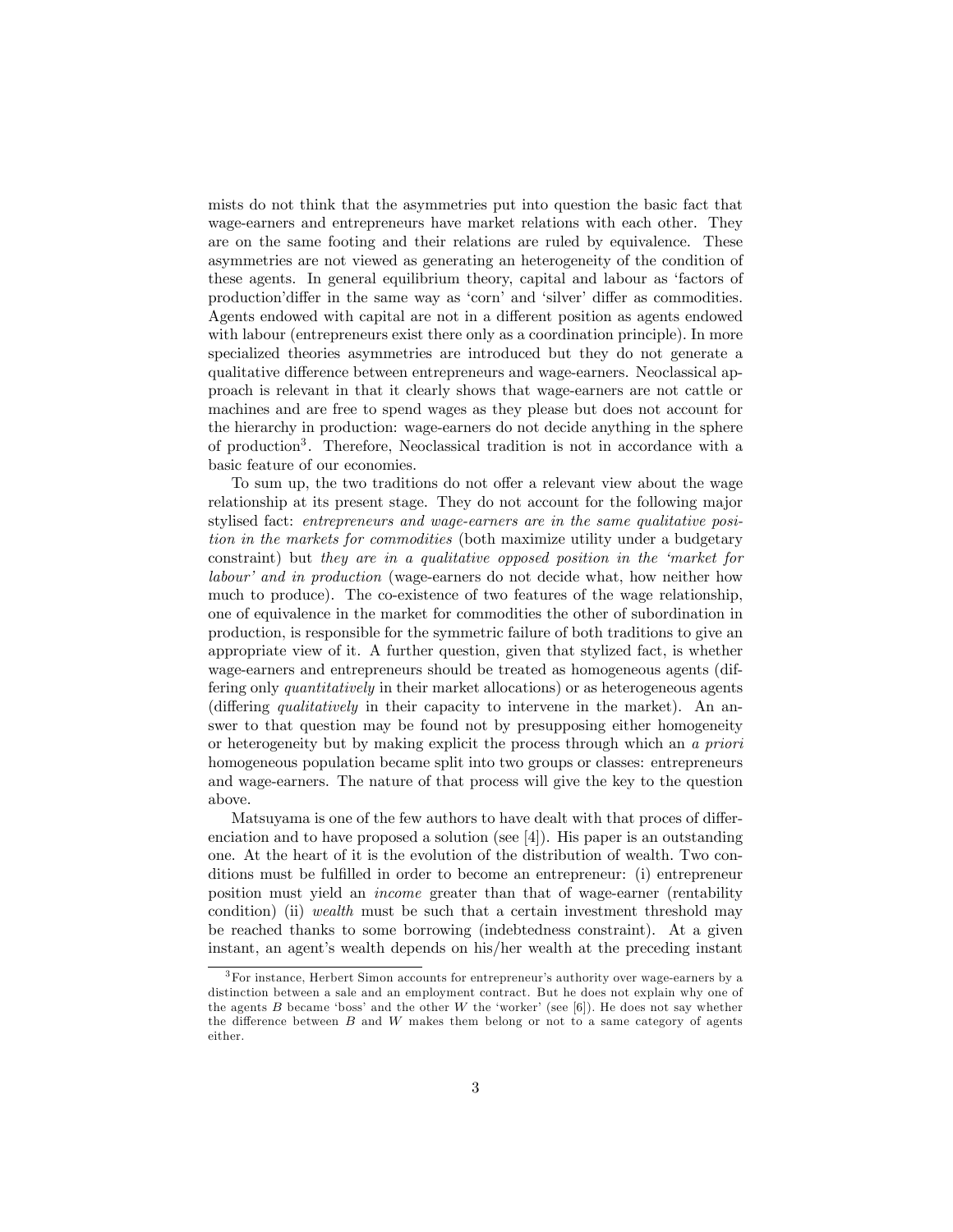(interperiodic transfer of wealth). The wage level is determined by the market for labour equilibrium and depends on the proportion of entrepreneurs (demand) and wage-earners (supply). The main result of the model is that two steady-states exist according to the level of the wage. For values less than a critical threshold, there exist two classes, entrepreneurs being the richer. For the critical value, all agents could be entrepreneurs since they fulfil rentability condition and indebtedness constraint. Not all will be actually entrepreneurs but it does not matter for Matsuyama since all have the same wealth whatever the position they have. Jean-François Jacques et Antoine Rebeyrol also propose a logical genesis of classes starting from a Solow model in which a fraction of people experience an evolution leading to a complete destruction of their capital (see  $[2]$ ). Like for Matsuyama, a basic point is that *inequality of wealth is the* origin of the division in classes.

The thesis suggested in the present paper is different. That the richer become entrepreneurs and the poorer wage-earners is not the intuition at the root of the model. Even if such an intuition is sensible and in accordance with common sense, it does not help much in understanding the logic of an economy where production is due to wage-earners working for entrepreneurs. Our intuition would be inverse to Matsuyama's: it is because some individuals become entrepreneurs that they become richer and, symmetrically, because others become wage-earners that they are poorer. From a logical point of view (different fron an historical one), wealth inequality is a consequence of the differenciation into classes not its cause. In the model below, there would be no sense in maintaining that equality of wealth precludes a division in classes.

Matsuyama's model is suited to the story told by Adam Smith. According to Smith, the difference in the progressive accumulation of wealth (saving is a virtue) generates the division between entrepreneurs and wage-earners. Our model is suited to the story told by Schumpeter, a very different one. According to Schumpeter it is the ability to benefit from money creation through bank credit which is the distinctive feature of entrepreneurs (they can finance innovations thanks to credit): Tentrepreneur est dans l'économie nationale le seul débiteur typique<sup> $\ell$ </sup> ([5], p. 148). An exclusive access to new means of payment allows a would-be entrepreneur to modify the allocation of the present means of production (and the property rights), to realize an innovation and eventually proÖts. Entrepreneurís position is provisional and is not guaranted by any level of wealth. The model presented below, although static, is more Schumpeterian than Smithian in that access to new means of payment is more important than the level of wealth. The purpose is not to analyse the distribution of wealth per se but to understand how an economy with entrepreneurs and wage-earners may come out of an economy where everybody has the same position at the start. It is more the heterogeneity of conditions than difference of wealth which matters here.

The institutional setting of our economy is quite simple. Besides individuals having the same characteristics there is a bank issuing on demand non durable means of payment. Individuals resort to money only when they decide to engage into a specialized production. Three techniques of production are available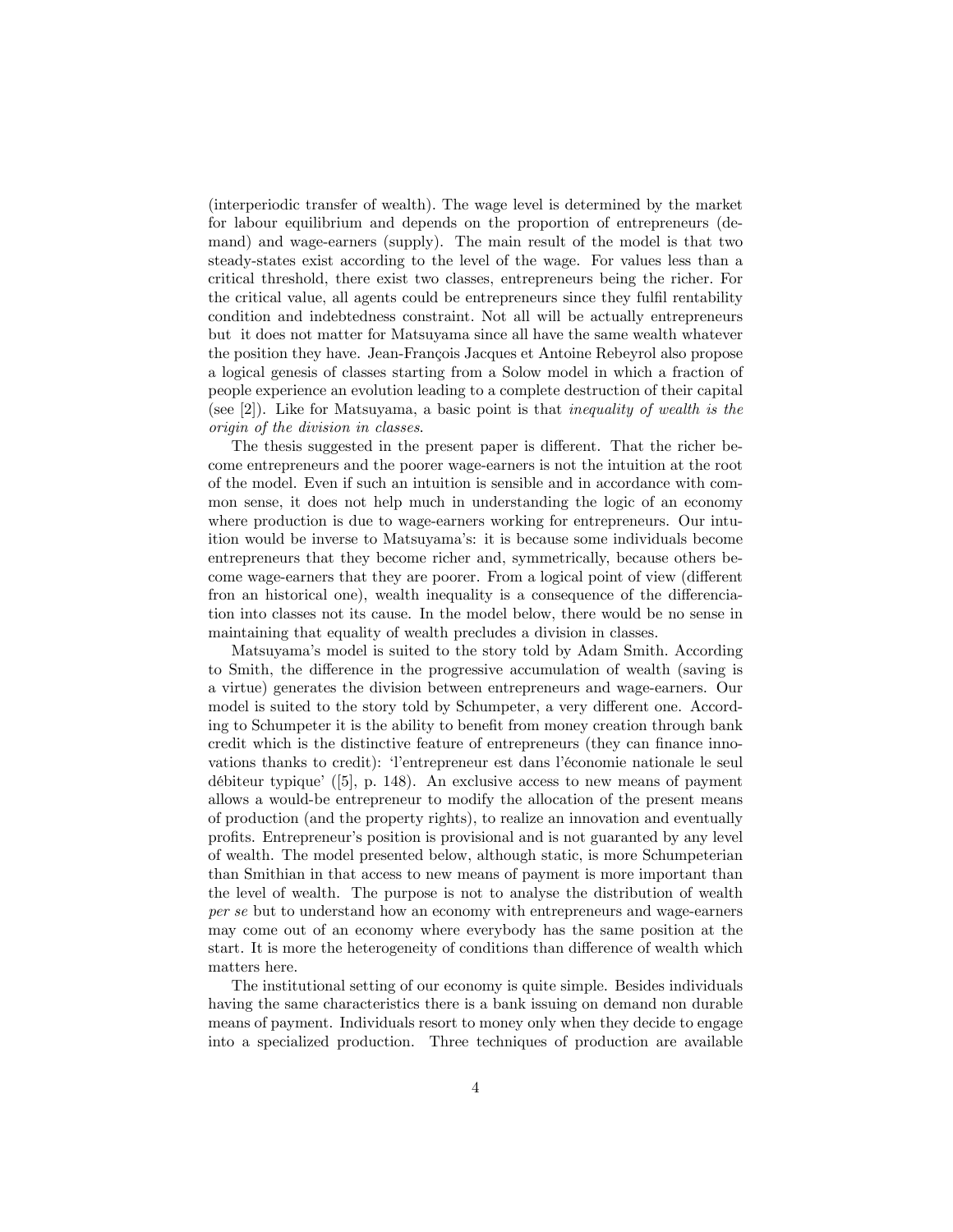to individuals corresponding to different social relations: autarky, specialized independent production and production with wage-earners. Here, the choice of a technique is at the same time a choice of a certain type of social relation of production.

The story told by the model goes in three stages. In the first one the bank posts the cost of the issuance of new means of payment and agents decide to go or not to go to the bank. In the second one, the bank decides to satisfy a certain proportion of individuals. Non-rationed individuals have a strategy set larger than that of rationed since they are able to engage into a specialized production. Two modes of existence only are eligible for the latter: autarky or being wage-earners. The former have two additional eligible strategies: becoming independent producers or becoming entrepreneurs (hiring rationed people giving them an indirect access to new means of payment). If rationed individuals choose to produce in autarky non-rationed agents have no choice but to be independent producers If rationed individuals choose to be wage-earners nonrationed agents may become entrepreneurs if that position is preferred to that of independent producer. What the model is about are the conditions under which exists an equilibrium with entrepreneurs and wage-earners (an E-equilibrium).

These reasonable conditions are: an efficient monetary system, a sufficient gap between productivity of production in mass compared to other types and a possibility to induce wage-earners to work significantly more than they would as free producers. These conditions being fulfilled, a partial rationing by the bank is a necessary and sufficient condition for the existence of a constrained E-equilibrium. A differenciation in the access to money is ever present in an economy with entrepreneurs and wage-earners; it may be a sufficient condition for the existence of an E-equilibrium depending on other parameters, namely the intensity of effort of wage-earners.

The model is presented in section 2. Section 3 is devoted to an endogeneization of the bank and to a discussion of the role of wealth in the model. A non-Marxian notion of exploitation is suggested to conclude.

### 2 The model

A distinctive feature of the model is that money is used at equilibrium (except in autarky). Money is essential (in the sense of Wallace) when production is specialized. The absence of a double coincidence of wants makes barter impraticable. Transactions cannot be realized but thanks to a generally accepted means of exchange called money. Since money is necessary as an intermediary of exchange (and not as store of value) parsimony in arguments commands that money be non-durable. Consequently, agents cannot engage in a specialized production if they do not get new means of payment from the bank.

This reminds us that in a monetary economy there are not only purchases and sales; there is also a specific operation which cannot be reduced to a purchase or a sale: the issuance of money. In all monetary systems, issuance of money is the outcome of a confrontation between demands of individuals and reactions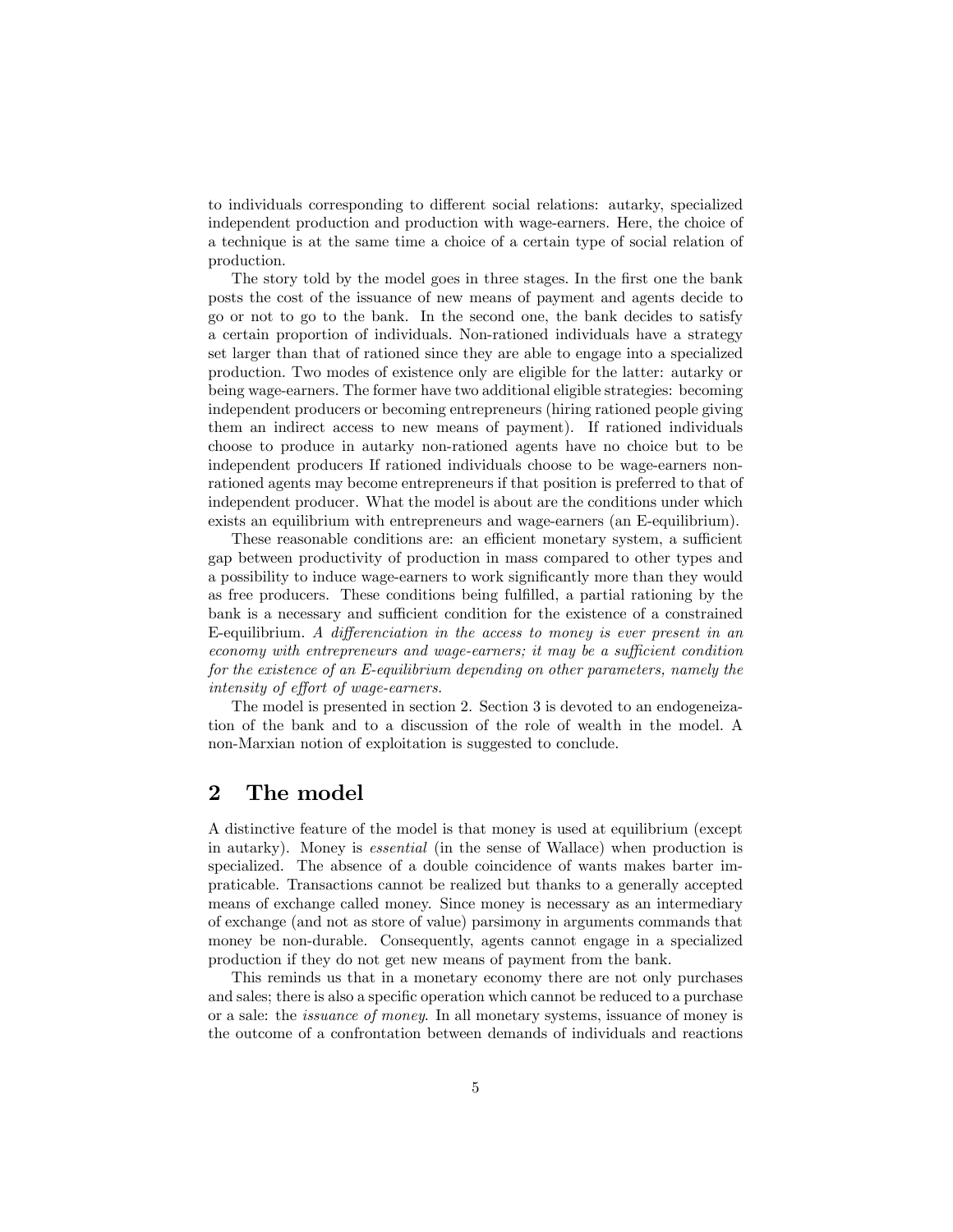of a monetary authority. In a metallic system, individuals have to bring their precious metals to the Mint which accepts (or not) to transform them in legal coins. The Mint decides if the coinage is free and or costly and if melting coins is legal or not. The transformation of gold into coins is not a purchase or a sale. In the same way, in a credit sytem individuals ask to the bank to recognize that they have a certain amount of capital (a discounted sum of future reimbursement payments) by lending them that precise amount of money. Banks accept or refuse according to the characteristics of the individuals but also as a consequence of a monetary policy decided by a monetary authority.

Capital plays here the role gold plays in a metallic system. In both cases, money does not preexist to that operation which, consequently, cannot be interpreted as a purchase or a sale. Money disappears either by melting coins or by paying back the money to the bank.

Issuance of money is crucial in the model since the relative capacity of individuals to get new means of payment has important effects. That capacity may be independent of wealth and, in any case, analytically distinct from it. It will be shown that deprivation of access to money for a minimal fraction of individuals may be a sufficient condition for the existence of a  $E$ -equilibrium; it is in any case a typical feature of such an equilibrium.

#### 2.1 Assumptions and data

Let be an economy populated by a continuum of unit mass of identical individuals characterized by their specialization in production and consumption. Individuals are equally distributed between N types  $i = 1, ..., N$  such that  $\ln_i(q_i) > 0$ and  $\ln_i(q_{j\neq i})=0$  where  $\ln(\cdot)$  is the fonction of utility (chosen for the sake of simplicity). The  $N$  goods are identical except for the 'colour'. Individuals can produce either their consumption good (their 'colour') or, more efficiently, specialize in the production of good  $i + 1$ . In the latter case, to overcome the absence of double coincidence of wants, they resort to money. They demand some money to the bank at a cost  $r$ . Money is non-durable (it must be paid back after the market) and is used for transactions only. The bank may decide to satisfy the demands of a fraction  $1 - s$  only of individuals. A fraction s is rationed.

#### 2.1.1 Techniques of production

Three techniques of production exist but their utilization may be conditional upon an access to money.

All individuals can produce for themselves their consumption good with a technique  $q_i = A(x_i)^\beta$  where  $x_i$  is the effort measured in terms of utility,  $q_i$  the quantity of good,  $\beta$  a parameter  $0 < \beta < 1$  and A an index of efficiency. Net utility is  $\ln(q_i) - x_i = \ln A + \beta \ln x_i - x_i$ ; it varies with the effort. Maximization of utility in autarky leads to an optimal effort  $x^*_{aut} = \beta$ .

Autarky maximum utility function is thus:

$$
U_{aut}^* = \ln A + \beta \ln \beta - \beta \tag{1}
$$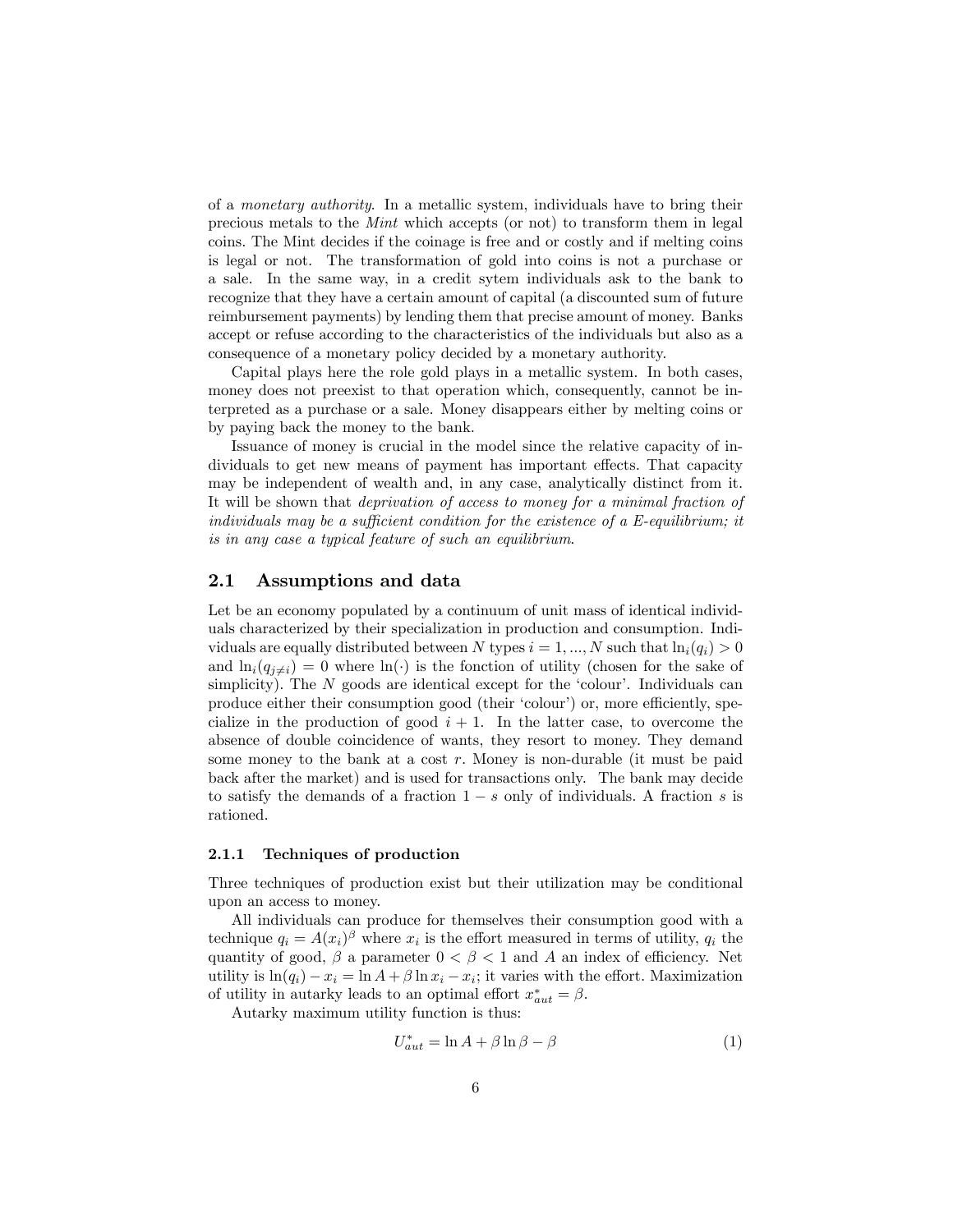All individuals, non-rationed by the bank, may produce the good in which they are more efficient in production (not their consumption good). Money they get from the bank allows them to buy their consumption good and the sale of their production allows them to pay back the bank. A specialized individual of type *i* will produce good  $i + 1$  with technique  $q_{i+1} = B(x_i)^{\beta}$  with  $B > A$ . Specialized production is more efficient than autarky and than any other  $(q_{j\neq i,i+1} = B(x_i)^{\beta} = 0)$ . Bank issues one unit of money for each individual choosing specialization plus  $r$  unit for itself (in view of purchasing a quantity of good  $i+1$  as real income). Let consider symmetrical positions only. Only a fraction of production of good i is consumed by the producer of good  $i + 1$ , the bank getting a fraction  $\frac{r}{1+r}$ . The independent producer gets a fraction  $\frac{1}{1+r}$  of good  $i + 1$ . Sale of that fraction allows him/her to buy a fraction  $\frac{1}{1+r}$  of good  $i.$  The net utility of a specialized producer, in a symmetrical position, is:

$$
\ln(\frac{Bx^{\beta}}{1+r}) - x = \ln B - \ln(1+r) + \beta \ln x - x
$$

Maximization of net utility leads to an optimal effort  $x_{ind}^* = \beta$ . Maximum utility function for an independent specialized producer is:

$$
U_{ind}^* = \ln B - \ln(1+r) + \beta \ln \beta - \beta \tag{2}
$$

When a fraction  $s$  of individuals of type  $i$  are rationed by the bank, non rationed individuals of type  $i$  may resort to a technique involving rationed individuals of type i. In such a case, the former are entrepreneurs, the latter wage-earners. Assume that entrepreneurs and wage-earners are of the same type in order to keep the idea of specialization. If  $\sigma = \frac{s}{1-s}$  is the dimension of an entrepreneur in terms of employment, the technique is  $q = K(\sigma x)^{\beta}$ , with  $x \ge \beta$  (the effort of wage-earners is assumed to be greater than that of individuals working for their own account) and  $K \geq B$  où K is an efficiency parameter. If entrepreneurs demand one unit of money per wage-earner (wage-earners are a continuum of mass  $\sigma$ ), the bank gets a fraction  $\frac{\sigma r}{\sigma(1+r)} = \frac{r}{1+r}$  of the production of each entrepreneur. What remains is shared between wage-earners and entrepreneur according to a proportion  $\frac{w}{(1+r)}$  and  $\frac{(1-w)}{(1+r)}$  respectively. Each wage-earner gets a fraction:  $\frac{w}{\sigma(1+r)}$ . Wage-earners do not decide anything about production. Their effort  $x$  is determined outside the model. The only relevant maximization is that of entrepreneurs. Consequently,  $w$  is determined by equality of marginal productivity of wage-earners  $K\beta x^{\beta}\sigma^{\beta-1}$  and real wage:

$$
K\beta x^{\beta} \sigma^{\beta - 1} = \frac{w}{\sigma(1 + r)} K x^{\beta} \sigma^{\beta} \to w = \beta(1 + r) \text{ with } r < \overline{r} = \frac{1 - \beta}{\beta} \tag{3}
$$

Using the value of  $w$  given by  $(3)$ , it is possible to calculate the real income of an entrepreneur and of a wage-earner, that is  $\left(\frac{1}{1+r}-\beta\right)K(\sigma x)^{\beta}$  and  $\beta K\sigma^{-(1-\beta)}x^{\beta}$  respectively.

Maximum utility functions, if transactions are effectively realized, are thus:

for an entrepreneur: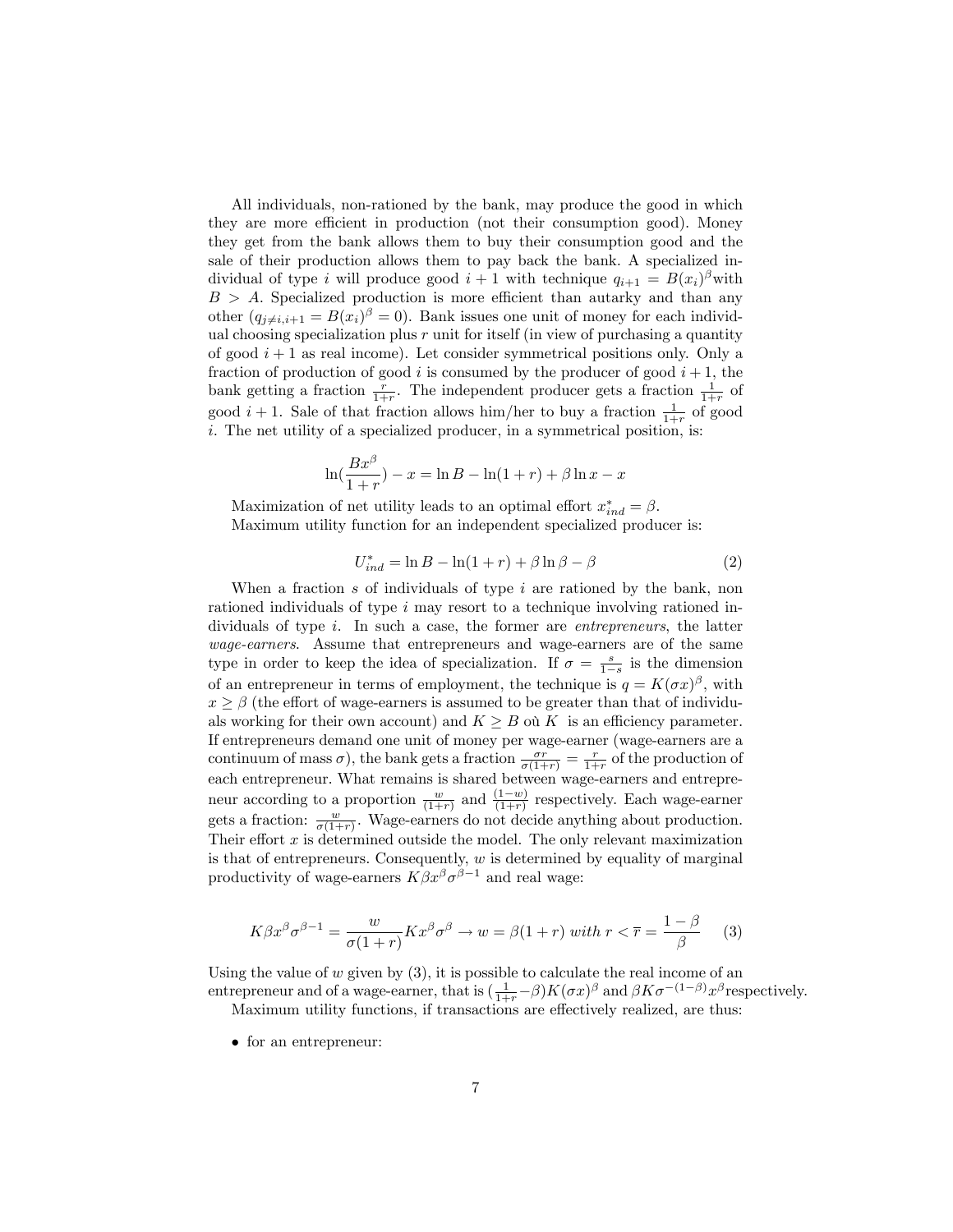$$
U_{ent}^* = \ln\left(\left(\frac{1}{1+r} - \beta\right)K\sigma^{\beta}x^{\beta}\right) = \ln\left(\frac{1}{1+r} - \beta\right) + \ln K + \beta \ln \sigma + \beta \ln x \tag{4}
$$

A higher  $\sigma$  and a lower r make an entrepreneur better of  $f^4$ .

• for a wage-earner, taking the effort  $x$  into account:

$$
U_w^* = \ln(\alpha K \sigma^{-(1-\beta)} x^{\beta}) - x = \ln \beta + \ln K - (1-\beta) \ln \sigma + \beta \ln x - x \tag{5}
$$

A lower  $\sigma$  makes a wage-earner better off<sup>5</sup>.

#### 2.1.2 Transactions

If all individuals choose autarky no transactions, no problem. When specialized production is chosen, either by independent producers or by entrepreneurs hiring wage-earners, money is used as an exclusive intermediary. Purchases and sales are realized simultaneously (introducing costs of transaction other than  $r$  will complicate the story without any advantage). Each producer of type  $i$  (either entrepreneur or independent producer) spends the money he/she has got from the bank (one unit or  $\sigma$  units indirectly *via* wage-earners) toward a producer of type  $i-1$  and pays interest (r or  $\sigma r$ ) to the bank; this is possible if he/she sells a fraction of his/her production to the bank for r (or  $\sigma r$ ) units of money and what is remaining to individuals of type  $i + 1$ . In the case of entrepreneurs and wage-earners, production is partly sold to wage-earners of type  $i+1$  and partly (say a fraction  $\pi$ ) to entrepreneurs of type  $i + 1$ .

The schema below describes the transactions in that  $case<sup>6</sup>$ . Dotted lines show how money enters and leaves circulation and full lines show purchases and sales.

As it clearly appears, transactions cannot all be realized but if there is a mutual compatibility between individual actions. Symmetry between different types (but not between individuals of each type) is the most obvious condition.

#### 2.2 Individual stratégies and equilibria

At the end of the game an individual may be in one of these four positions: autarky, independent producer, entrepreneur or wage-earner. Three stages:

<sup>5</sup>Partial derivative is negative:  $\frac{\partial}{\partial \sigma} (\ln \beta + \ln K - (1 - \beta) \ln \sigma + \beta \ln x - x) = \frac{1}{\sigma} (\beta - 1) < 0$ <sup>6</sup>Through expenditures  $\sigma$  to entrepreneur  $i-1$  wage-earners of type i get a quantity of good  $i-1 \frac{w}{1+r} K(\sigma x)^{\beta} = \beta K(\sigma x)^{\beta}$ , which implies a price  $p = \frac{\sigma^{1-\beta}}{\beta K x^{\beta}}$ . Through expenditures to entrepreneur *i* – 1, entrepreneur *i* gets a quantiity of good *i* – 1  $\frac{1-w}{1+r}K(\sigma x)^{\beta} = \frac{1-\beta(1+r)}{\beta(1+r)}K(\sigma x)^{\beta}$ . That quantity times price gives:  $\sigma \frac{1-\beta(1+r)}{\beta(1+r)} = \sigma \pi \to \pi = \frac{1-\beta(1+r)}{\beta(1+r)}$ .

<sup>&</sup>lt;sup>4</sup>Partial derivatives are:  $\frac{\partial}{\partial \sigma}(\ln(\frac{1}{1+r} - \beta) + \ln K + \alpha \ln \sigma + \beta \ln x) = \frac{\beta}{\sigma} > 0$  and<br> $\frac{\partial}{\partial r}(\ln(\frac{1}{1+r} - \beta) + \ln K + \beta \ln \sigma + \beta \ln x) = -\frac{1}{(1+r)(1-(\beta+r))} \leq 0$  si  $\beta \leq \frac{1}{1+r}$  which is the

case for  $0 < w < 1$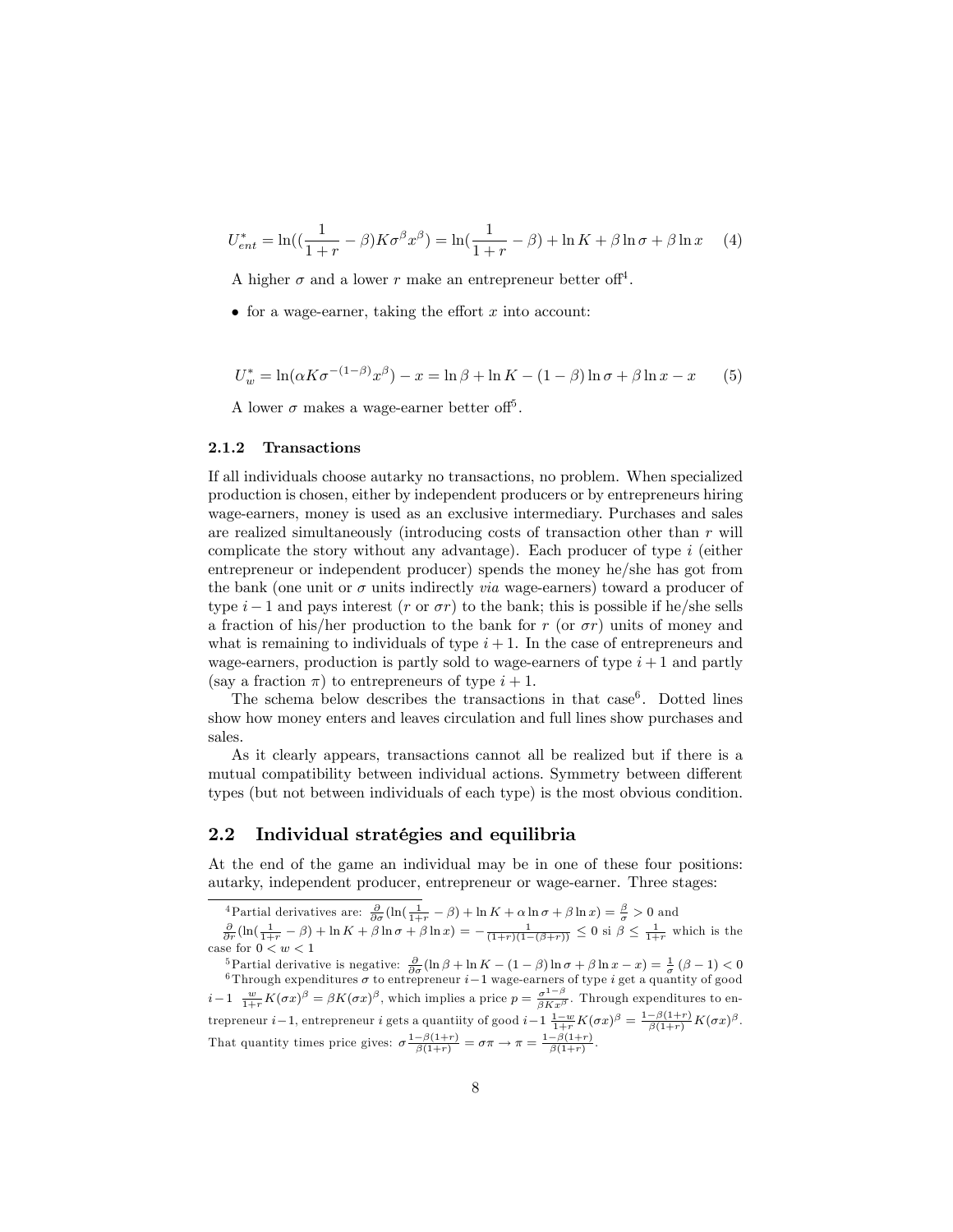

- 1. the bank posts  $r$ , cost if issuance of one unit of money
- 2. money demanders learn if they are rationed
- 3. non-rationed individuals chose, given others' choices, their preferred position; rationed individuals chose either autarky or to be wage-earners.

At stage 1, two strategies only are possible: to go or not to go to the bank.

#### 2.2.1 To go or not to ge to the bank

This first choice does not make sense unless independent producer or entrepreneur positions are preferred to autarky and wage-earner postions. To keep the story simple and without loss of generality, assume that to go to the bank does not engage individuals. In the case they would not or they could not use money they may pay it back to the bank without incurring cost  $r$ . As a consequence, 'to go to the bank' is a weakly dominant strategy and is always chosen by individuals.

#### 2.2.2 To be or not to be rationed by the bank

Stage 2 opens by bank decision about rationing. Individuals learn whether they are or not rationed. In other terms they get (with a probability  $\frac{1}{1+\sigma} = 1-s$ ) or they do not get the money they have demanded (with a probability  $\frac{\sigma}{1+\sigma} = s$ ).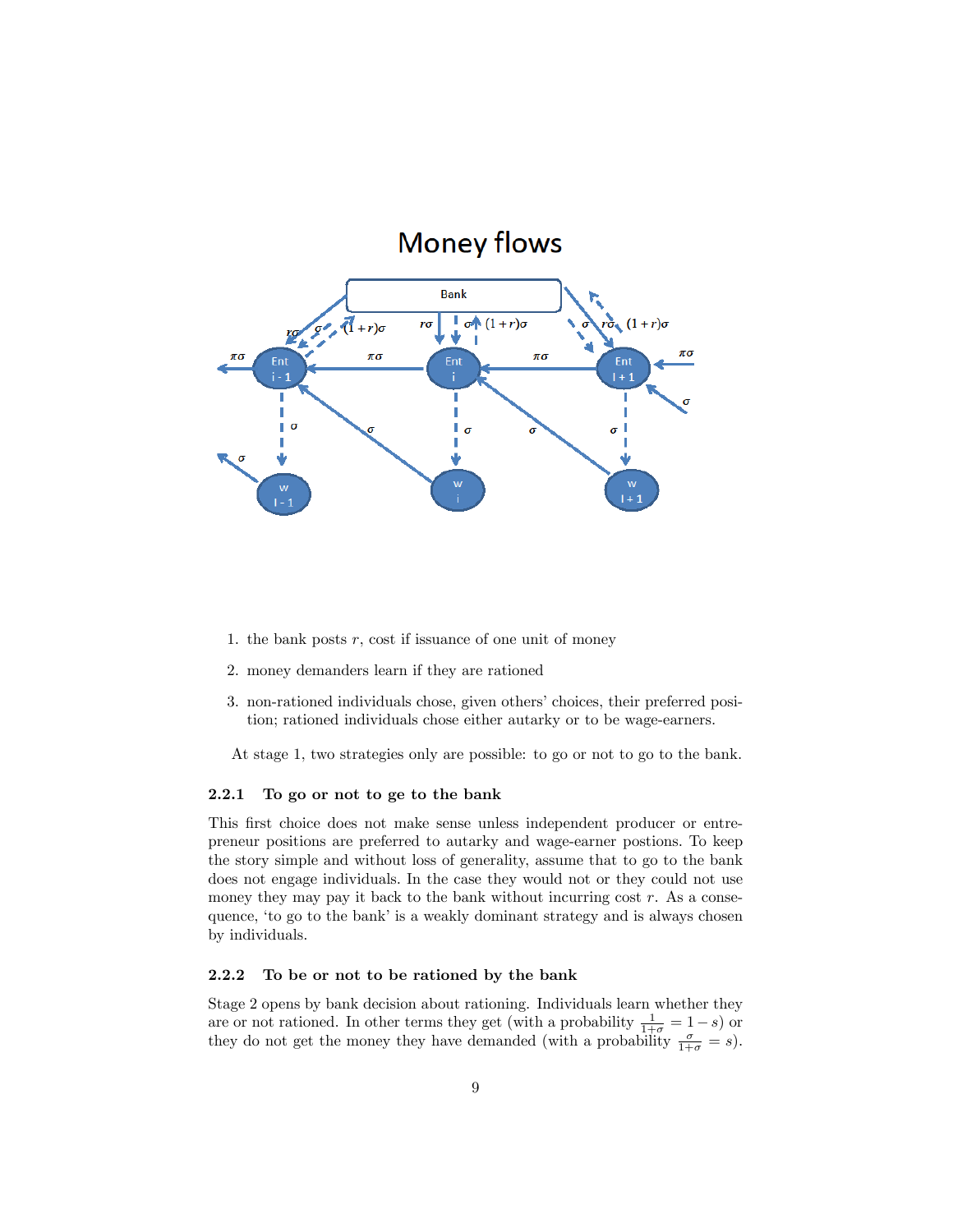Bank decision (considered provisionally as exogenous) splits individuals into two categories. Non-rationed individuals have a strategy set larger than rationed ones. The former can choose between four strategies: autarky, to be wage-earner (labour suppliers), to be independent producer or to be entrepreneur (labour demanders). The latter can choose only between autarky and to be wage-earner.

Autarky yield a net utility independent of the choice of other individuals. Autarky here is an outside option. Other positions yield a net utility which highly depends on the choice of other individuals. We are looking for equilibria positions only, that is situations in which any individual cannot improve each utility if no one changes his/her strategy. In such situations nobody has an interest to deviate.

#### 2.2.3 Equilibria

As the transaction schema above makes it clear, equilibria requires that individuals of different types behave symmetrically. The production of a specialized producer (either independent or entrepreneur) of type  $i$  cannot be sold but if  $a$ same fraction of individuals of all types has chosen to be a specialized producer.

Consider first the choice : 'independent producer'. There is a continuum of situations such that a fraction  $\alpha$  ( $0 \leq \alpha = \alpha_i \ \forall i \leq 1$ ) of individuals of all types are specialized, a fraction  $1 - \alpha$  being in autarky. These situations are all equilibrium situations. Let call them  $\alpha$ -equilibria. When  $\alpha = 0$ , it is a Aequilibrium (A for autarky): nobody chooses to be specialized (a variant is: the bank rations everybody:  $\sigma \to \infty$ ). All individuals are in autarky and nobody has an interest to deviate, *i. e.* to specialize, since he could not sell his/her production. When  $\alpha = 1$ , it is a *I-equilibrium* (I for independent producer): nobody is rationed by the bank  $(\sigma = 0)$  and nobody prefers to be entrepreneur  $(U_{ind} > U_{ent}, U_{ind} > U_w, U_{ind} > U_{aut})$ ; all individuals are independent producers and the economy is in its true sense a 'market economy'. For positive and finite values of  $\sigma$ , a fraction  $\frac{1}{1+\sigma} = \alpha$  of individuals of each type is specialized and a fraction  $\frac{\sigma}{1+\sigma}$  prefer to produce in autarky. In all these situations nobody has an interest to deviate: to leave autarky or specialization generates a loss in utility: in the Örst case the good is not sold and an opportunity to produce his/her own consumption good is lost, in the second the advantage of specialization is lost.

But conditions  $U_{ind} > U_{ent}$ ,  $U_{ind} > U_{w}$ ,  $U_{ind} > U_{aut}$  may not be all fulfilled. Equilibria other than  $\alpha$ -equilibira may exist. If  $U_{ind} < U_{ent}$  non-rationed individuals prefer to be entrepreneurs rather than independent producers. If, at the same time, rationed individuals prefer to be wage-earners rather than autarky producers  $(U_w > U_{aut})$  and, finally, if entrepreneurs are better off than wage-earners  $(U_{ent} \geq U_w)$  there is a room for E-equilibria, (E for entrepreneurs) that is for situations where entrepreneurs employ wage-earners to produce for their own account.

By contrast with A- and I-equilibria, an economy in E-equilibrium is made of two different classes of individuals. Entrepreneurs and wage-earners belong to two heterogeneous groups of people; there is a hierarchy between these groups,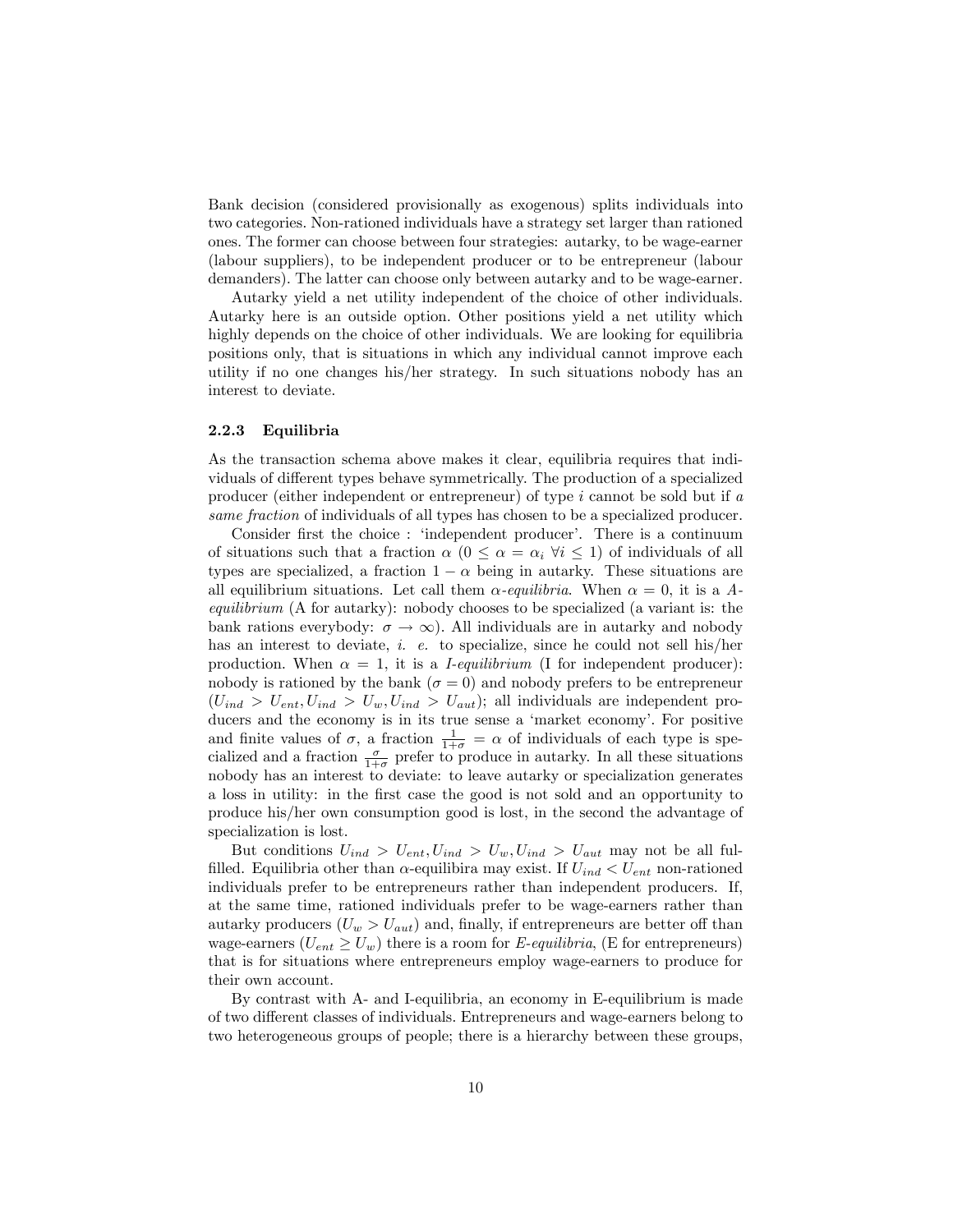the strategy set of the latter being more restricted and included in the strategy set of the former. Wage-earners do not take the lead in the market since they are deprived from what is the condition for any initiative in production, money. They have no choice but to work for others in order to get some money. Not working for their own accounts they cannot even choose freely their effort.

Let see the conditions for the existence of a E-equilibrium.

#### 2.3 The existence of a E-equilibrium

Three conditions must be simultaneously fulfilled for an E-equilibirum to exist:

 $U_w > U_{aut}$  makes sure that rationed individuals participate in a entrepreneurial economy; using  $(1)$  and  $(5)$ , it may be written as:

$$
\ln \sigma \leq \ln \overline{\sigma} \equiv \ln\left(\left(\frac{\beta K}{A}\right)^{\frac{1}{1-\beta}}\right) + \frac{\beta}{1-\beta} \ln \frac{x}{\beta} + \frac{\beta - x}{1-\beta}
$$
(6)

 $\bullet$   $U_{ent} \geq U_{ind}$ , makes sure that non-rationed individuals do not become independent producers; using (4) and (2), it may be written as:

$$
\ln \sigma \ge \ln \underline{\sigma} \equiv \frac{1}{\beta} \ln \left( \frac{B}{K(1 - \beta(1+r))} \right) + \ln \frac{\beta}{x} - 1 \tag{7}
$$

 $\bullet$   $U_{ent} \geq U_w$  makes sure that non-rationed individuals not wishing to be independent producers do not prefer to become wage-earners; using (4) and (5), it may be written as:

$$
\ln \sigma \ge \ln \sigma^* \equiv \ln \left( \frac{\beta(1+r)}{1-\beta(1+r)} \right) - x \tag{8}
$$

Conditions (6) and (7) cannot be simultaneously fulfilled unless  $\bar{\sigma} > \underline{\sigma}$ , which requires in turn that:

$$
\ln \beta + \frac{1}{\beta} \ln \frac{K}{B} + \ln \frac{B}{A} + \frac{1}{\beta} \ln(1 - \beta(1+r)) + 1 - x + \beta \ln \frac{x}{\beta} - \frac{\beta}{x} \equiv S > 0 \quad (9)
$$

and that  $\underline{\sigma}\leq\sigma\leq\overline{\sigma}.$ 

.

Recall that r is bounded above  $(r < \overline{r} = \frac{1-\beta}{\beta})$  and that K is not. For  $r < \overline{r}$ , A, B, x and  $\beta$  given, it always exists values for K such that (9) is valid<sup>7</sup>. If bank rationing is sufficiently severe, namely if  $\sigma \leq \sigma \leq \overline{\sigma}$ , a E-equilibrium exists. That a high  $K$  is a condition for the existence of a E-equilibrium is not

<sup>&</sup>lt;sup>7</sup>Partial derivative  $\frac{\partial}{\partial K}(S)$  est positive  $\left(\frac{\partial}{\partial K}(S) = \frac{1}{K\beta} > 0\right)$  and  $\frac{\partial}{\partial r}(S) < 0$ , is bounded since  $r < \overline{r}$ .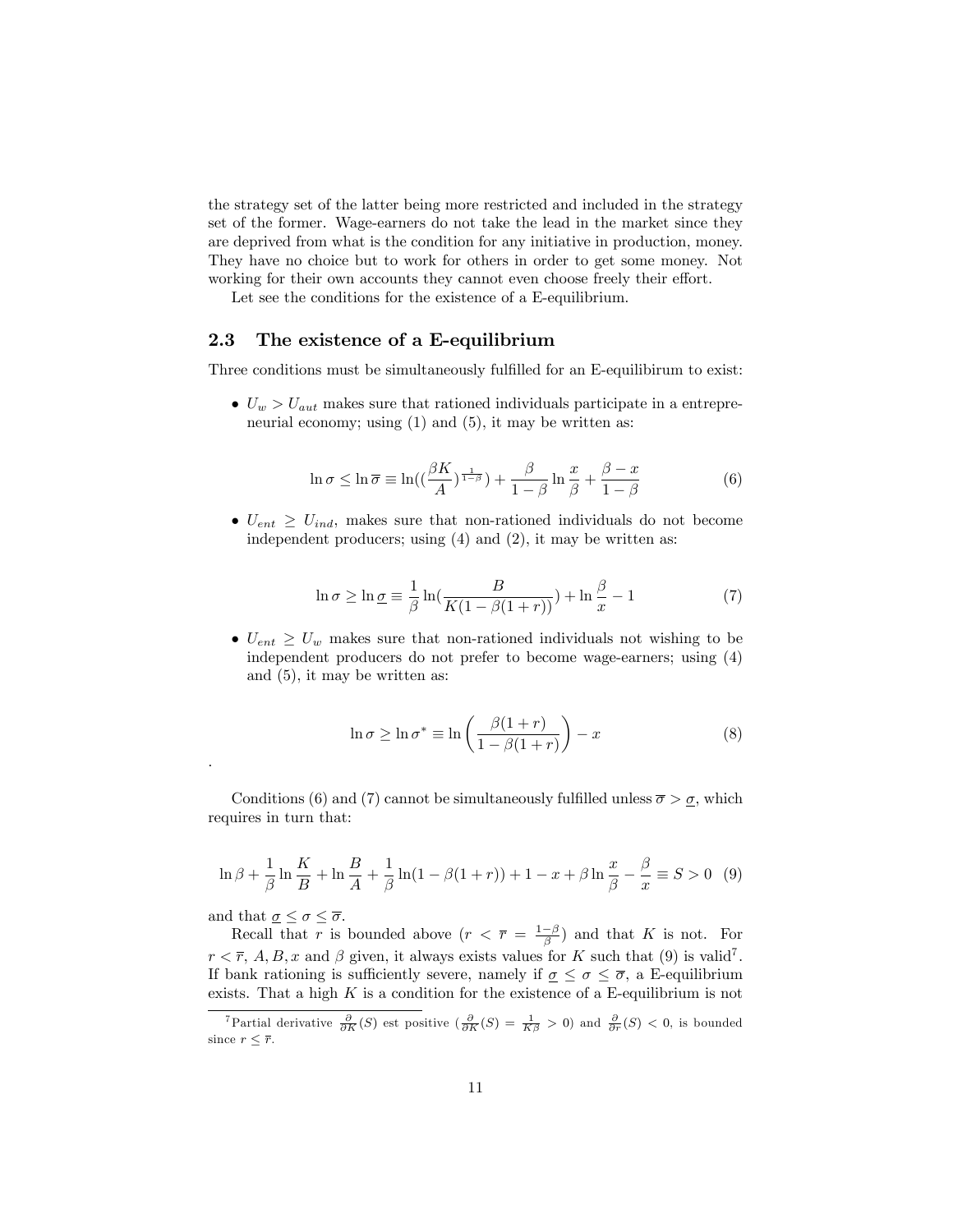a surprise but that a sufficient deprivation of means of payment for a fraction of individuals may be also a condition is less trivial and, in any case, rarely mentioned.

Schema below shows how, for given values of  $r$ , an higher value of  $K$  increases the set of values of  $\sigma$  for which an entrepreneurial economy is an equilibrium.

But this is not the end of the story. Condition (8) must be considered as well. It says that entrepreneur's utility has to be at least equal to that of wageearners. It depends only on the effort of wage-earners and on the real wage (recall that  $w = \beta(1 + r)$ ). Condition (8) has a very important meaning. It leads to define, if  $\sigma \leq \sigma \leq \overline{\sigma}$  holds, two kinds of E-equilibrium:

- 1. A non-constrained E-equilibrium if  $\sigma \leq \sigma < \sigma^* \leq \overline{\sigma}$ . Such a E-equilibrium exists with a voluntary rationing. Bank rationing is not binding since some individuals  $(\sigma^* - \sigma)$  voluntarily decide not to use the means of payment they get from the bank<sup>8</sup>. Non-rationed individuals are indifferent between to be an entrepreneur or to be a wage-earner. Nobody has an interest to deviate: becoming a wage-earner, an entrepreneur would loose in utility ( $\sigma$ ) increases) and, on the other hand, a (non-rationed) wage-earner could not become an entrepreneur since he would not find wage-earners to employ. In that case, bank rationing is not responsibe for the existence of an economy with heterogeneous groups of individuals, entrepreneurs and wage-earners.
- 2. A constrained E-equilibrium if  $\sigma \leq \sigma^* < \sigma \leq \overline{\sigma}$ . Bank rationing is more severe than that individuals would voluntarily decide  $(\sigma > \sigma^*)$ . In that case, entrepreneurs have no interest to deviate, that is to become wageearners  $(U_{ent} > U_w)$  and wage-earners have no possibility to change their position since they are constrained by the bank (see schema).



A crucial point for the main thesis of the present paper is to establish the condition under which, when (9) holds, only constrained E-equilibria exist and non-constrained E-equilibria do not. The condition is obviously  $\sigma^* < \underline{\sigma} < \sigma$ . If that condition is satisfied, entrepreneurs and wage-earners have the same utility

<sup>&</sup>lt;sup>8</sup>If 'to go to the bank' would have not been a weak dominant strategy, they would have chosen 'not to go to the bank'.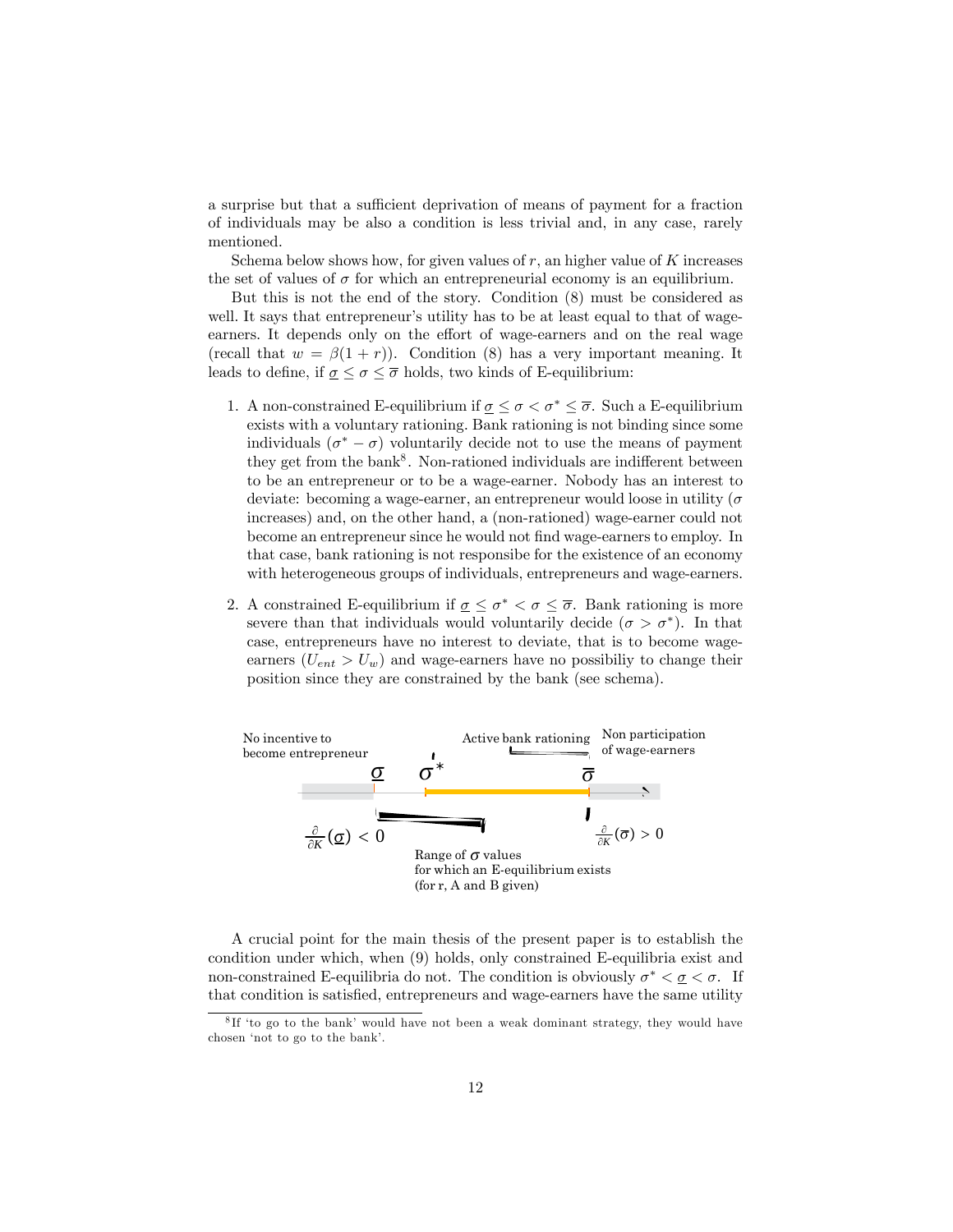but the situation is not an equilibrium: non-rationed individuals have interest to deviate and to become independent producers and, consequently, rationed individuals have no choice but to be in autarky. There does not exist non constrained E-equilibria. If  $\sigma^* < \underline{\sigma} < \sigma$  holds, only constrained E-equilibria exist.

The effort x wage-earners must supply (not chosen by them) is decisive for condition  $\sigma^* < \underline{\sigma}$  to hold. Substituting in condition  $\sigma^* < \underline{\sigma}$  the values of  $\sigma^*$  and  $\sigma$  derived from (8) and (7) respectively and defining  $x = \lambda \beta$  with  $\lambda \ge 1$ , allow to get :

$$
T \equiv \beta \lambda - \ln \lambda - 1 - \frac{1}{\beta} \ln \left( \frac{K}{B} \right) - \ln \beta (1+r) - \frac{1-\beta}{\beta} \ln(1-\beta(1+r)) > 0 \tag{10}
$$

Here, a high relative efficiency of entrepreneurial production  $K$  has a negative influence. A high K makes less likely condition (10) hold. For  $\frac{K}{B}$ ,  $\beta$  and r given, it is the relative intensity of effort of the wage-earners  $\lambda$  which matters. Partial derivative of T is  $\frac{\partial}{\partial \lambda}(T) = \beta - \frac{1}{\lambda}$  with  $\beta < 1$  and  $\lambda \geq 1$ . For low values of  $\lambda$  $(\lambda < \frac{1}{\beta}), \frac{\partial}{\partial \lambda}(T) < 0; \frac{\partial}{\partial \lambda}(T) = 0$  for  $\lambda = \frac{1}{\beta}$  and is positive for  $\lambda > \frac{1}{\beta}$ , which is the case considered here. Clearly an increase of  $\lambda$  is favourable to the existence of a constrained E-equilibrium. For given values of other parameters (techniques, preferences, etc.) and if bank rationing respects condition  $(9)^9$ , a sufficiently high intensity of effort of wage-earners (compared to that of an independent producer) ensures the existence of a constrained E-equilibrium.

To sum up, necessary and sufficient conditions for the existence of a constrained E-equilibrium  $are^{10}$ :

$$
\begin{cases}\nr < \overline{r} = \frac{1-\beta}{\beta} \\
\frac{\sigma \le \sigma \le \overline{\sigma}}{\lambda - \ln \lambda - 1 - \frac{1}{\beta} \ln \left(\frac{K}{B}\right) - \ln \beta (1+r) - \frac{1-\beta}{\beta} \ln(1-\beta(1+r)) > 0\end{cases}
$$
\n(11)

These formal conditions may be translated in plain language: (i) a minimal efficiency of the process of issuance of money implying a cost not to high, (ii) a relatively high productivity of wage-earners compared to that of independent producer is responsible for a large range of posible values of  $\sigma$ , (iii) a rigorous discipline imposed to wage-earners (a high  $\lambda$ ) makes sure that entrepreneurs have a better position than wage-earners (moreover a low efficiency of production in autarky deprives rationed individuals from the outside option of autarky).

<sup>&</sup>lt;sup>9</sup>Partial derivative:  $\frac{\partial}{\partial r}(T)$  is positive  $\left(\frac{\partial}{\partial r}(T) = \frac{r}{(1-\beta(1+r))(1+r)} \geq 0.$ 

<sup>&</sup>lt;sup>10</sup>A numerical example may illustrate what is said in the text. Take  $A = 3.4161$  (ln  $A =$ 1.2285),  $B = 3.7577$  (ln  $B = 1.3238$ ) and  $K = 6.6859$  (ln  $K = 1.9$ ); assume  $\beta = 0.8$ ; it follows that  $\bar{r} = 0.25$ ; let  $r = 0.05 < \bar{r}$ , the value of x such that it is indifferent to be entrepreneur or wage-earner is  $x^* = 2.0081$ . Let  $x = 2.1$ . It is easy to derive:  $w = 0.8(1.05) = 0.84$ ,  $\sigma = 1.1794$  and  $\bar{\sigma} = 6.447$ . A constrained E-equilibrium exists for all values of  $\sigma$  such that  $1.1794 \le \sigma \le 6.447.$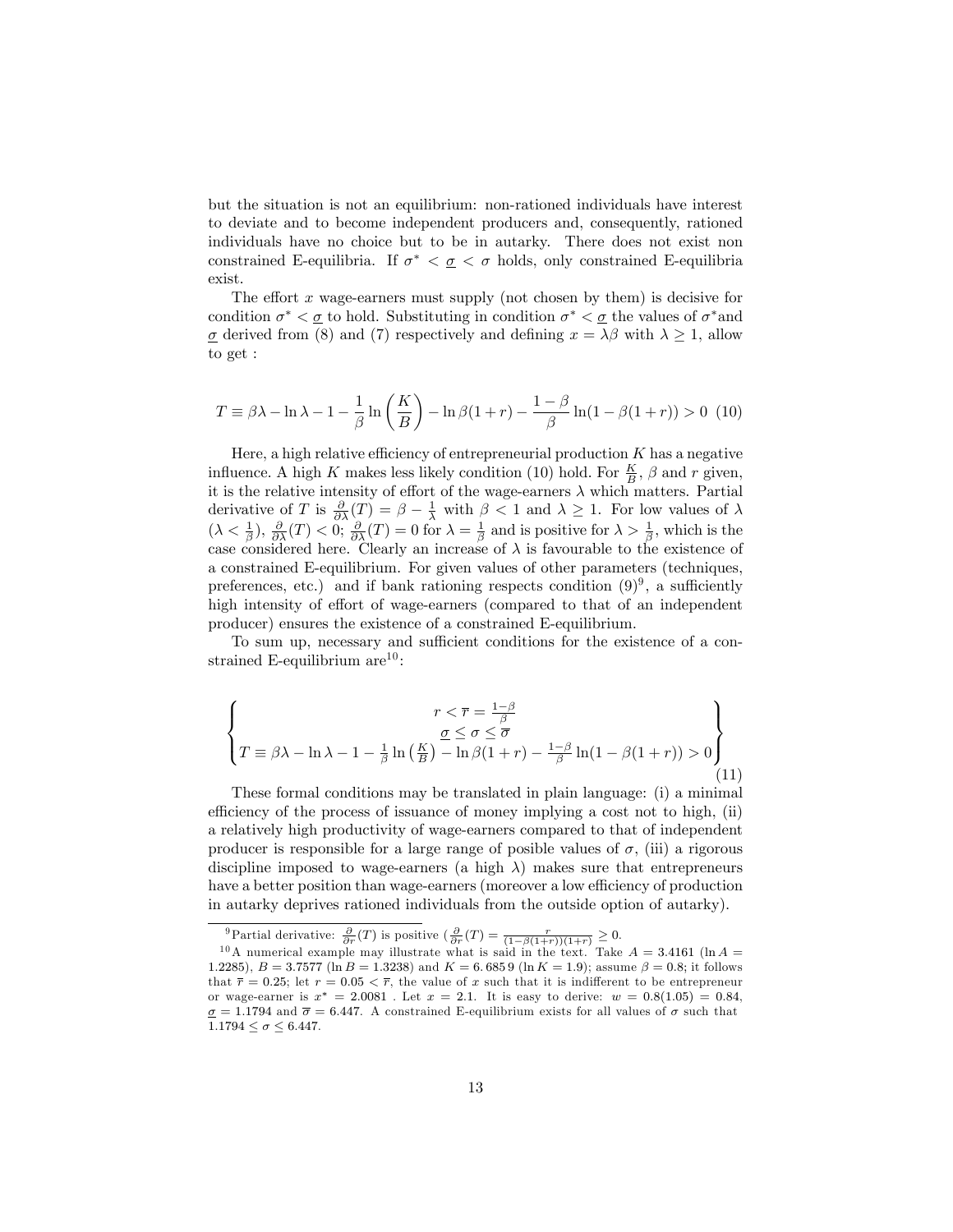### 3 Beyond the model

Beyond the conditions for the existence of a constrained E-equilibrum, two questions must be evoked: (i) should bank's behaviour be introduced into the model? (ii) Is a comparison between entrepreneur's and wage-earner's utility legitimate?

#### 3.1 The bank and the closure of the model

So far the bank has been treated as exogenous and its decisions have been considered like those of 'nature'.

It is certainly possible to be content with that. The bank would symbolize a more or less favourable environment for an entrepreneurial economy to emerge. A severe rationing would mean a great scarcity of means of payment as so many observed in the past. A high cost  $r$  could be interpreted as signalling a primitive and poorly efficient monetary system.

But, economists do not like exogenous variables. They prefer a closed model to an open one. Moreover, they need to check the consistency of the model. The question is: would really a profit maximizing bank ration money such that a constrained E-equilibrium exists? Is there not a contradiction between bankís own interest and the values of r and  $\sigma$  associate to a constrained E-equilibrium?

The point is worth examining since the bank does not get the same amount of goods (or the same utility, which is equivalent if the bank is assumed to be indifferent to the "colour" of goods anf its utility function is increasing in goods) in an entrepreneurial economy and in a pure market economy. Assume that the bank desires to get the greater quantity of goods: what are the terms of arbitrage? Let compare the quantity of goods the bank gets in a I-equilibrium,  $\frac{r}{1+r}B\beta^{\beta}$ , and in a E-equilibrium  $\frac{1}{1+\sigma}\frac{r}{1+r}K\sigma^{\beta}x^{\beta}$ . Note that the rate of interest  $(\mathbf{if} \leq \overline{r})$  does not play any role.

If  $x = \beta$ , the bank will favour an entrepreneurial economy if:

$$
\frac{r}{1+r}B\beta^{\beta} \le \frac{1}{1+\sigma}\frac{r}{1+r}K\sigma^{\beta}\beta^{\beta} \to \frac{K}{B} \ge \frac{1+\sigma}{\sigma^{\beta}}
$$

In the general case,  $x = \lambda \beta$  avec  $\lambda > 1$ , the condition is weaker:

$$
\frac{K}{B} \ge \frac{1+\sigma}{\lambda^{\beta}\sigma^{\beta}}
$$
\n(12)

If  $\frac{K}{B} < \frac{1+\sigma}{\lambda^{\beta}\sigma^{\beta}}$ , the bank wishes a market economy of independent producers; it posts a rate of interest  $r = \frac{B}{A} - 1 \leq \overline{r}$  and  $\sigma = 0$ . As for the rate of interest bank's advantage is at its best for the higher level of  $r$  compatible with a positive demand for new means of payment  $(\frac{r}{1+r})$  increases with r). The condition  $\frac{K}{B} \geq \frac{1+\sigma}{\lambda^{\beta}\sigma^{\beta}}$  holds for a certain range of  $\sigma$ . Whether this range partially overlaps the range for which exists a constrained E-equilibirum depends on the value of the parameters of efficiency of the two techniques of production<sup>11</sup>.

<sup>&</sup>lt;sup>11</sup> In our numerical example, condition is  $1 \leq \sigma \leq 841.64$ . This interval encompasses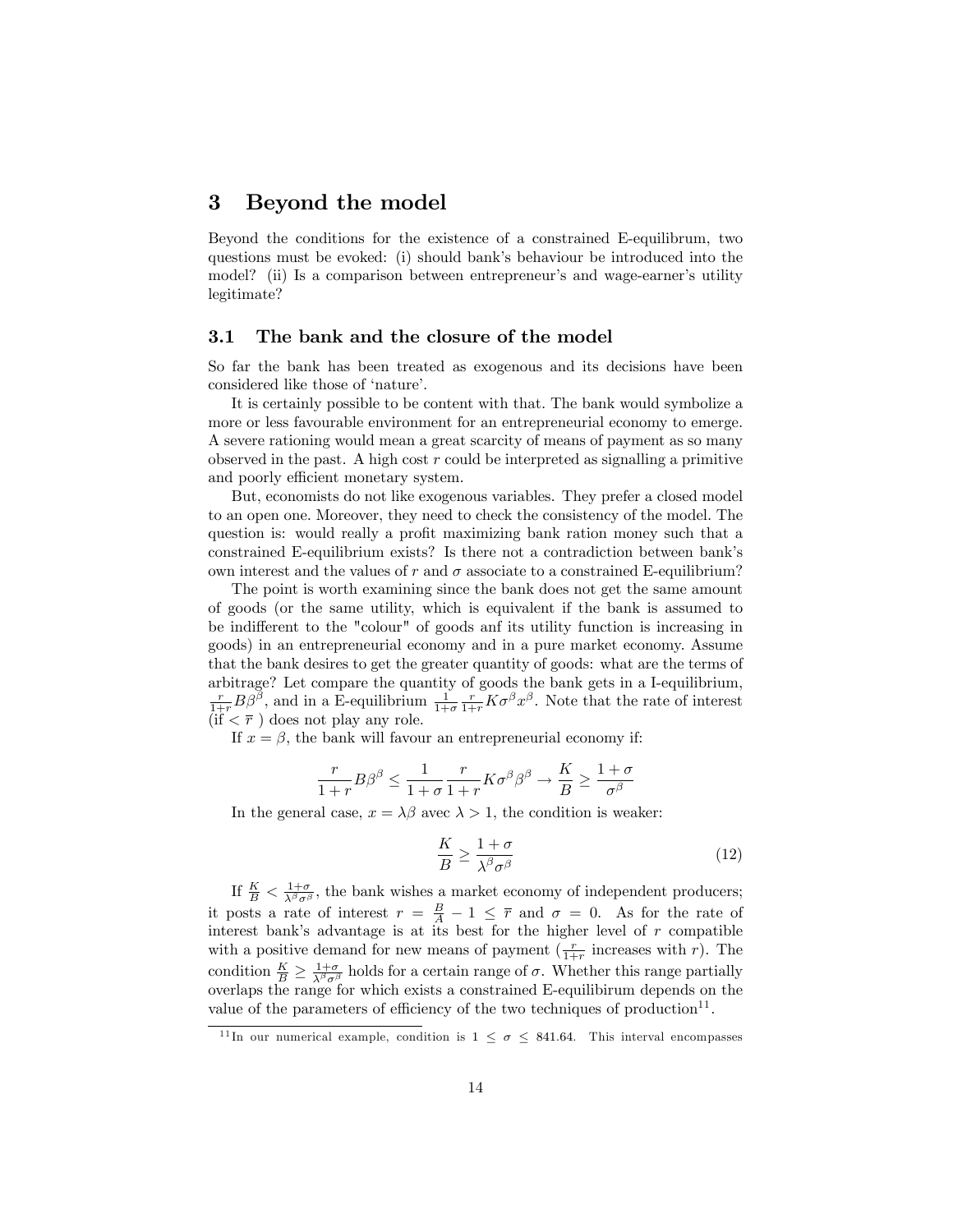A step further in the endogeneiztion of the bank consists in looking for its optimal behaviour (which is tantamount to assuming that the bank follows the same rationality as individuals, forgetting that it acts as a monetary authority). Assume the bank maximizes the quantity of goods it receives in an entrepreneurial economy, that is  $\frac{1}{1+\sigma}\frac{r}{1+r}K\sigma^{\beta}x^{\beta}$ . Bank's behaviour is given by a FOC

$$
\frac{\partial}{\partial \sigma} \left( \frac{1}{1+\sigma} \frac{r}{1+r} K \sigma^{\beta} x^{\beta} \right) = \frac{K r x^{\beta}}{\sigma^{\beta-1} (1+\sigma)^2 (1+r)} (\beta (1+\sigma) - \sigma) = 0 \to \sigma_{opt} = \frac{\beta}{1-\beta}
$$
  
For all  $\sigma > 0$  and  $r < \overline{r}$ , the optimal bank rational is  $\sigma_{opt} = \frac{\beta}{1-\beta} 12$ .

#### 3.2 Is a comparison between entrepreneurs and wage-earner's utility legitimate?

We have taken for granted that condition  $(8)$  plays a central role in the existence of an entrepreneurial economy. That condition,  $U_{ent} \geq U_w$ , states that at equilibrium entrepreneur's utility cannot be less than wage-earner's utility. That point deserves a little bit of a discussion.

In the model, heterogeneity between individuals concerns the strategy set: non-rationed individuals may choose strategies non-eligible to rationed individuals. The latter have no choice but submit themselves to non-rationed individuals or quit. How is it possible to express that heterogeneity using standard analytical tools?

We are put into a dilemma: to accept a comparison in terms of utility, as it is done in the model, is tantamount to acknowledging an homogeneity between entrepreneur and wage-earner, which is precisely contrary to the modelís intuition; to refuse a comparison in terms of utility is equivalent to presuppose that heterogeneity and to renounce to endogeneize it, which is precisely what the model aims at.

Two false solutions must be discarded. The first would consist in giving a positive utility to the dimension of the strategy set. As a result entrepreneur's utility would be arbitrarily increased in order to legitimate a comparison in terms of utility. The second false solution would consist in considering that entrepreneur's position has an absolute advantage on wage-earner's position (lexicographic utility). This would be equivalent to presuppose an heterogeneity instead of making it emerge from the model.

There is no solution to our problem. But it is however useful to stress that the comparison between utilities is not symmetrical. It does not make sense for rationed individuals becoming wage-earners since they cannot become entrepreneurs. If an entrepreneur can switch for wage-earnerís position, the inverse switch is not available to the wage-earner. Deprived from a direct access to the bank, a wage-earner must accept an inequality between both situations utility. Inequality of utilities (or of wealth) is a consequence of a differenciation between entreprenurs and wage-earners but not the cause. What matters is less

the range of  $\sigma$  associate to a constrained E-equilibrium. Here, bank's interest is perfectly compatible with the existence of an entreprenurial economy.

<sup>&</sup>lt;sup>12</sup> In our numerical example, a constrained E-equilibrium exists (and is unique) since  $\sigma_{opt} =$  $\frac{\beta}{1-\beta} = 4$  belongs to the 'good' range of values of  $\sigma$ .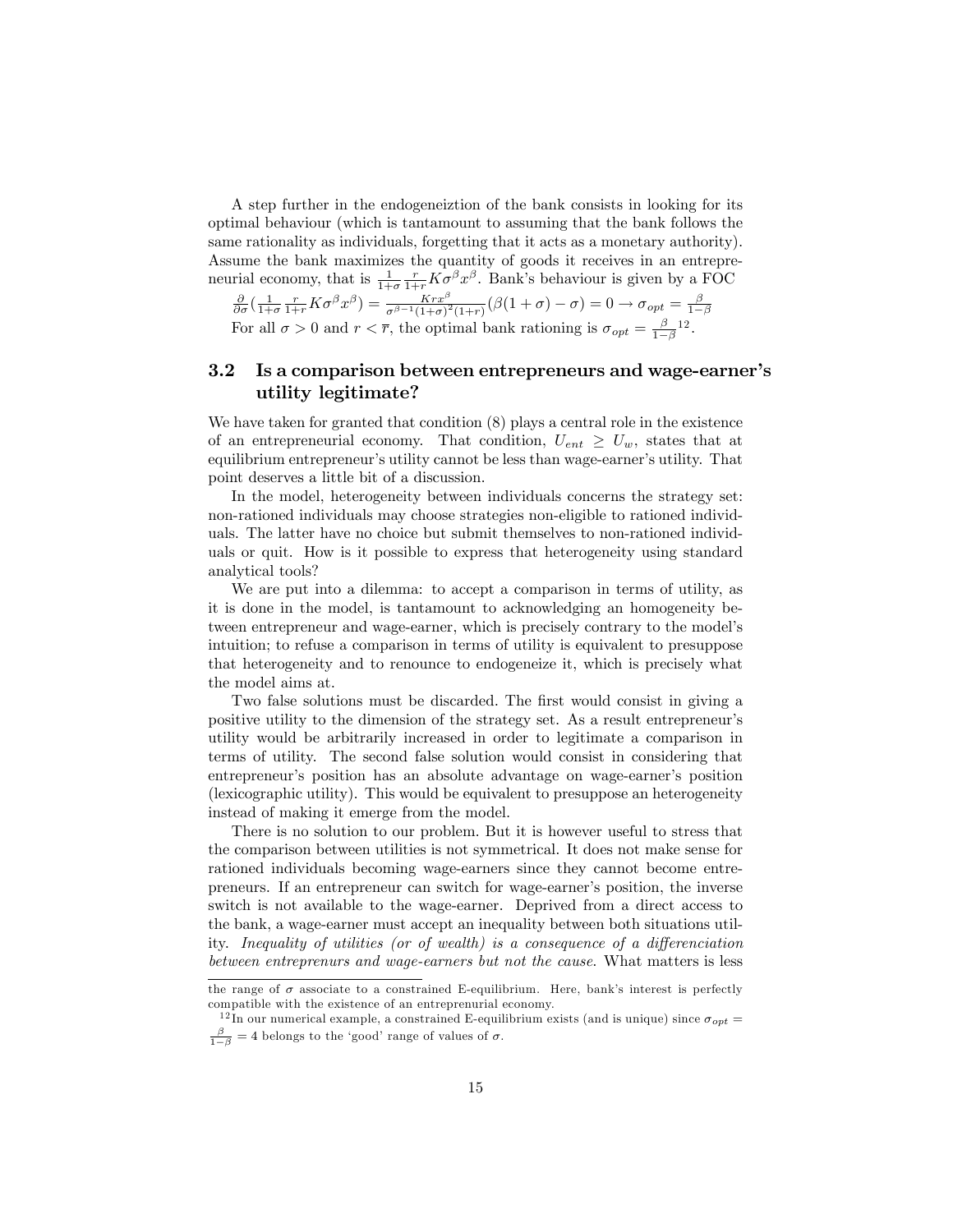utility than status. This appears also in the fact that wage-earners do not determine their effort and that the wage level is given by the profit maximization of entrepreneur's profit.

## 4 Conclusion

Some brief remarks to conclude.

- 1. An economy of independent producers (I-equilibrium) and an entrepreneurial economy (E-equilibrium) are both monetary economies in which relations between individuals are expressed by payments. That fact gives a misleading homogeneity between the two economies or between entrepreneurs and wage-earners. Relations between independent producers or between entrepreneurs are market relations ruled by the principle of equivalence. Relations between entrepreneurs and wage-earners are ruled by another logic, that of *monetary submission*. Equivalence does not play any role since wage-earners do not sell anything (they are wage-earners precisely because thay cannot produce for the market). Entrepreneurs not wage-earners are responsible for the production (recall that wage-earners do not choose their effort). Consequently the sanction for a failure is not the same: an entrepreneur may go bankrupt, a wage-earner looses his/her employment.
- 2. Condition (8) compares entrepreneur and wage-earner's utility but one may think that the comparison is biased since there is no effort from the entrepreneur. We have compared  $\ln w \frac{K(\sigma x)^{\beta}}{1+r} - x$  for the wage-earner and  $\ln(1-w)\frac{K(\sigma x)^{\beta}}{1+r}$  $\frac{(\sigma x)^r}{1+r}$  for the entrepreneur. An objection may be that an entrepreneur also supplies an effort. Taking this into account would have the merit not to attribute from the start a rent to the entrepreneur. Consider then the entrepreneur's effort and assume that its level is  $\beta$  (the same effort as an independent producer). A comparison between entrepreneurs and wage-earners on this new basis makes appear what may be called an  $exploitation$  of the latter by the former, in a sense different from Marx.

Let compare  $\ln w \frac{K(\sigma x)^{\beta}}{1+r} - \lambda \beta$  for wage-earners, on the one hand, and  $\ln(1-\frac{K(\sigma x)^{\beta}}{1+r})$  $w\frac{K(\sigma x)^{\beta}}{1+r} - \beta$ , for entrepreneurs, on the other. For  $w = \frac{1}{2}$ , entrepreneurs' position differ from wage-eaners' position by  $x - \beta = \lambda - 1$ . An equal sharing of production does not generate an equality in position as it should be if wage-earners and entrepreneurs had an homogeneous status. The gap between the two positions in case of equal sharing of production reveals an exploitation due to the difference between the amount (and the nature) of the effort supplied. Here we do not compare paid and unpaid labour as Marx did but a free activity with an effort realized as a consequence of a monetary submission. That exploitation does not depends on the